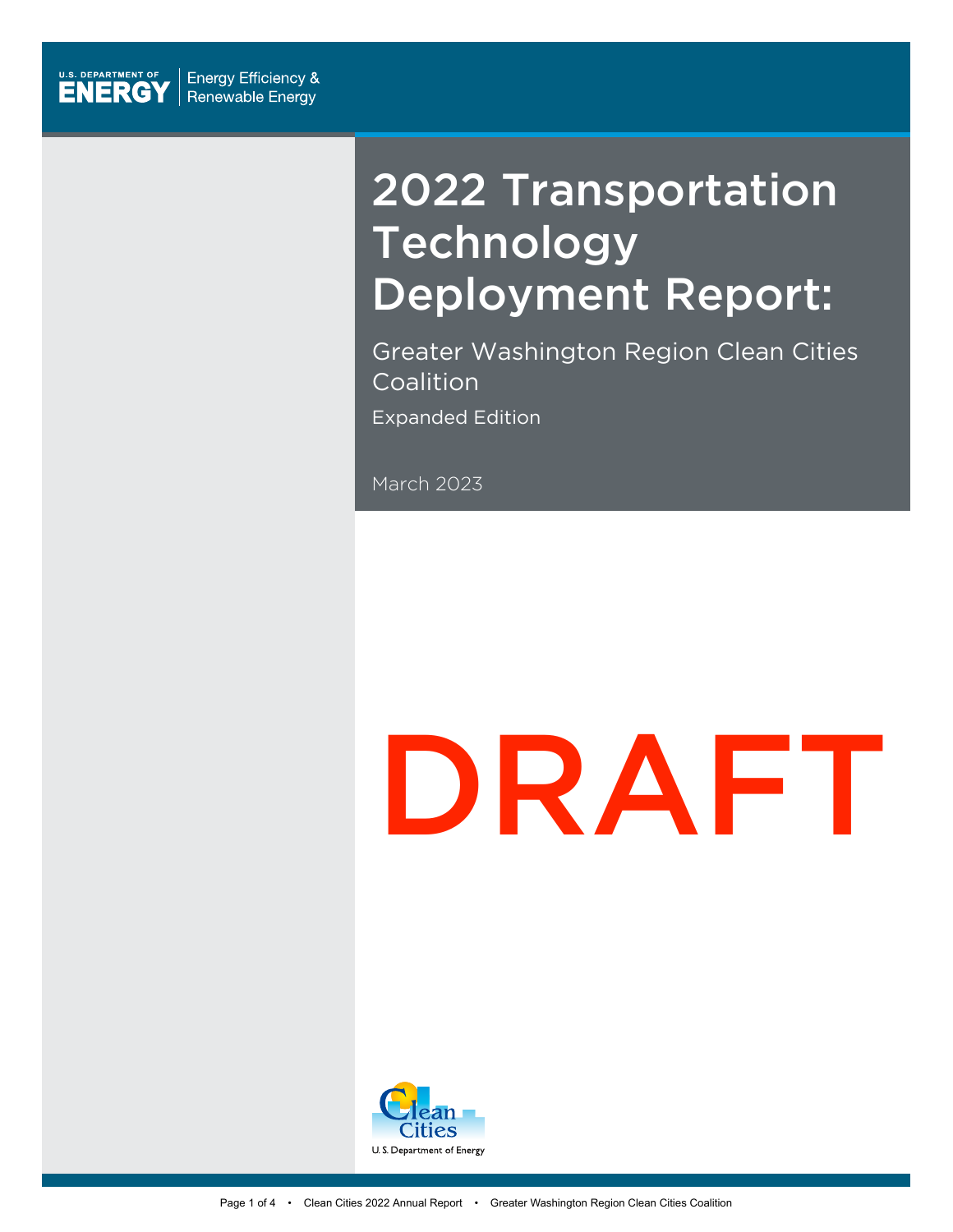The U.S. Department of Energy's (DOE) Clean Cities Coalition Network fosters the nation's economic, environmental, and energy security by working locally to advance affordable, domestic transportation fuels, energy efficient mobility systems, and other fuel-saving technologies and practices. A national network of more than 75 coalitions serve as the foundation of Clean Cities by working in communities across the country to implement alternative fuels, fuel-saving technologies and practices, and new mobility choices.

Every year, each Clean Cities coalition submits to DOE an annual report of its activities and accomplishments for the previous calendar year. Coalition coordinators, who lead the local coalitions, provide information and data via an online database managed by the National Renewable Energy Laboratory (NREL). The data characterize membership, funding, projects, and activities of the coalitions. The coordinators also submit data on the sales of alternative fuels, deployment of alternative fuel vehicles, idle-reduction initiatives, fuel economy activities, and efforts to reduce vehicle miles traveled. NREL and DOE analyze the data and translate them into energy use impact, greenhouse gas reduction, and other metrics to show progress supporting the Clean Cities mission for individual coalitions and the network as a whole. This report summarizes those impacts for .

To view aggregated data for all local coalitions in the network, visit [cleancities.energy.gov/accomplishments](https://cleancities.energy.gov/accomplishments/).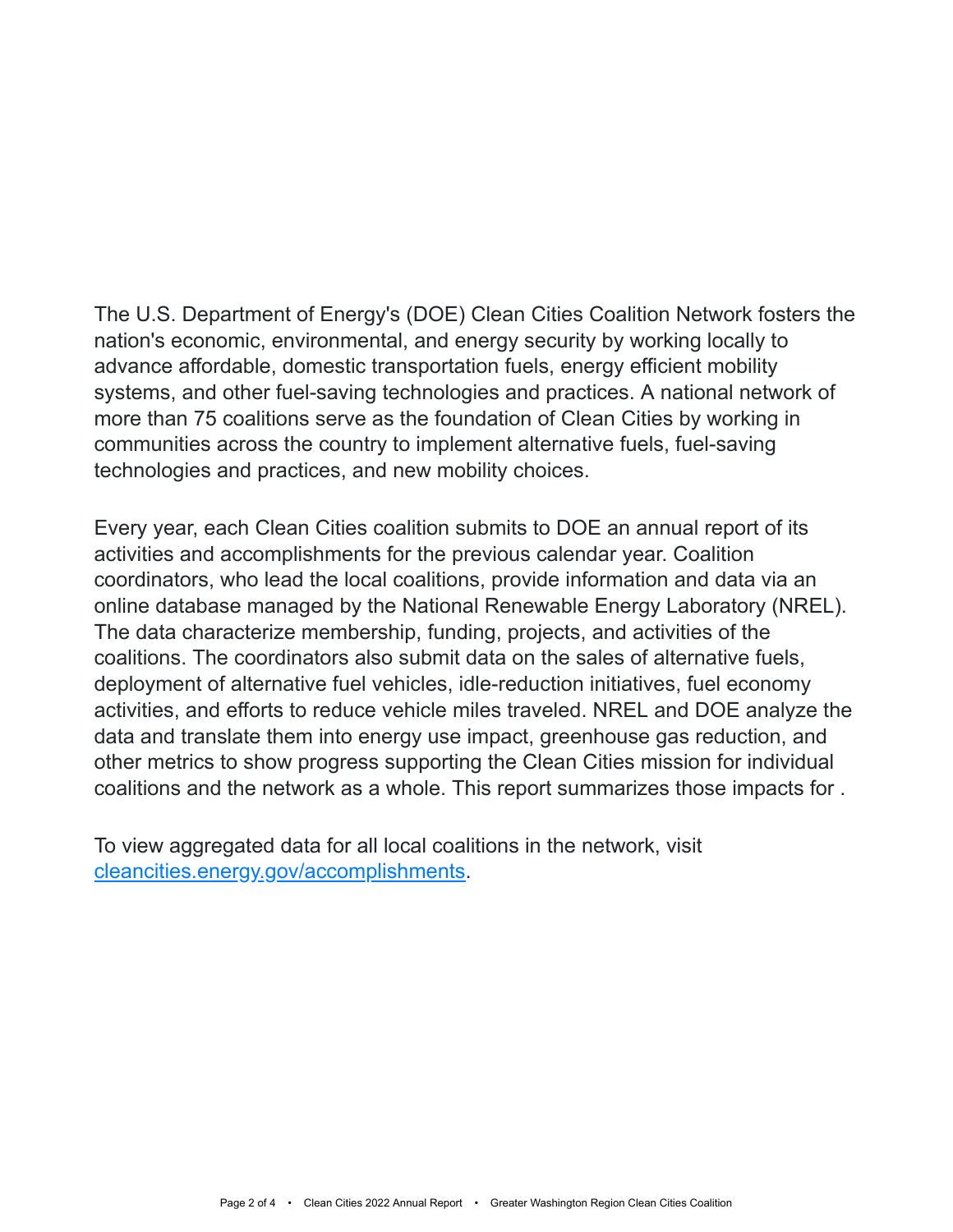

#### 100k **93.8k tons** Greenhouse Gas Emissions Reduced (tons) Greenhouse Gas Emissions Reduced (tons) 80k **59.0k 58.6k 57.8k 58.0k tons tons tons 54.2k tons** 60k **Off-Road Vehicles tons • Fuel Economy Improvements 46.1k 42.1k tons** Vehicle Miles Traveled Reductions **tons** Idle Reduction **33.6k** 40k **Hybrid Vehicles tons** Electric & Plug-In Vehicles **25.6k Alternative Fuel Vehicles tons** 20k **4.6k 2.4k tons 0 5 tons tons tons**0 2009 2010 2011 2012 2013 2014 2015 2016 2017 2018 2019 2020 2021 2022 Year

#### **Historical Greenhouse Gas Emissions Reduced**